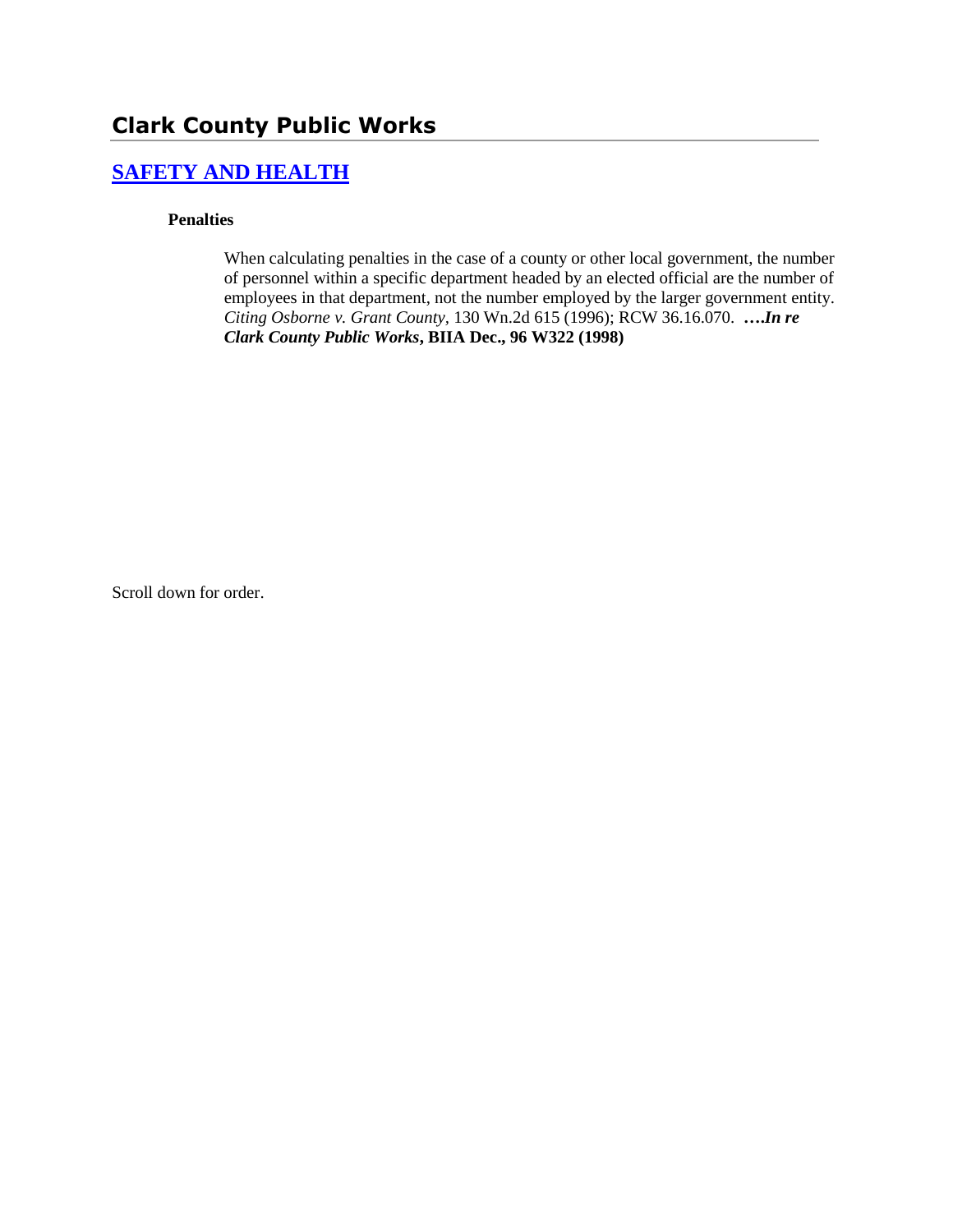## **BEFORE THE BOARD OF INDUSTRIAL INSURANCE APPEALS STATE OF WASHINGTON**

**)**

 **IN RE: CLARK COUNTY PUBLIC WORKS ) DOCKET NO. 96 W322**

**CITATION & NOTICE NO. 115306037 ) DECISION AND ORDER** 

APPEARANCES:

- Employer, Clark County Public Works, by Clark County Prosecuting Attorney, per Richard A. Melnick, Senior Deputy Prosecuting Attorney
- Employees of Clark County Public Works, None
	- Department of Labor and Industries, by The Office of the Attorney General, per Penny L. Allen, Assistant

This is an appeal filed by the employer on July 19, 1996, with the Department of Labor and Industries' Safety Division and forwarded to the Board of Industrial Insurance Appeals on November 15, 1996, from a Corrective Notice of Redetermination issued by the Department of Labor and Industries on July 2, 1996. The Corrective Notice of Redetermination changed Item No. 1-1 to 1-2, alleged a serious violation of WAC 296-155-655(11)(a), and assessed a penalty of \$1,120. **AFFIRMED.**

## **DECISION**

Pursuant to RCW 51.52.104 and RCW 51.52.106, this matter is before the Board for review and decision on a timely Petition for Review filed by the employer to a Proposed Decision and Order issued on December 29, 1997, in which the Corrective Notice of Redetermination issued by the Department on July 2, 1996, was affirmed. We agree with the decision by our industrial appeals judge to affirm the Corrective Notice of Redetermination, but in order to follow the prevailing law on the issue, we must correct a finding of fact and a conclusion of law.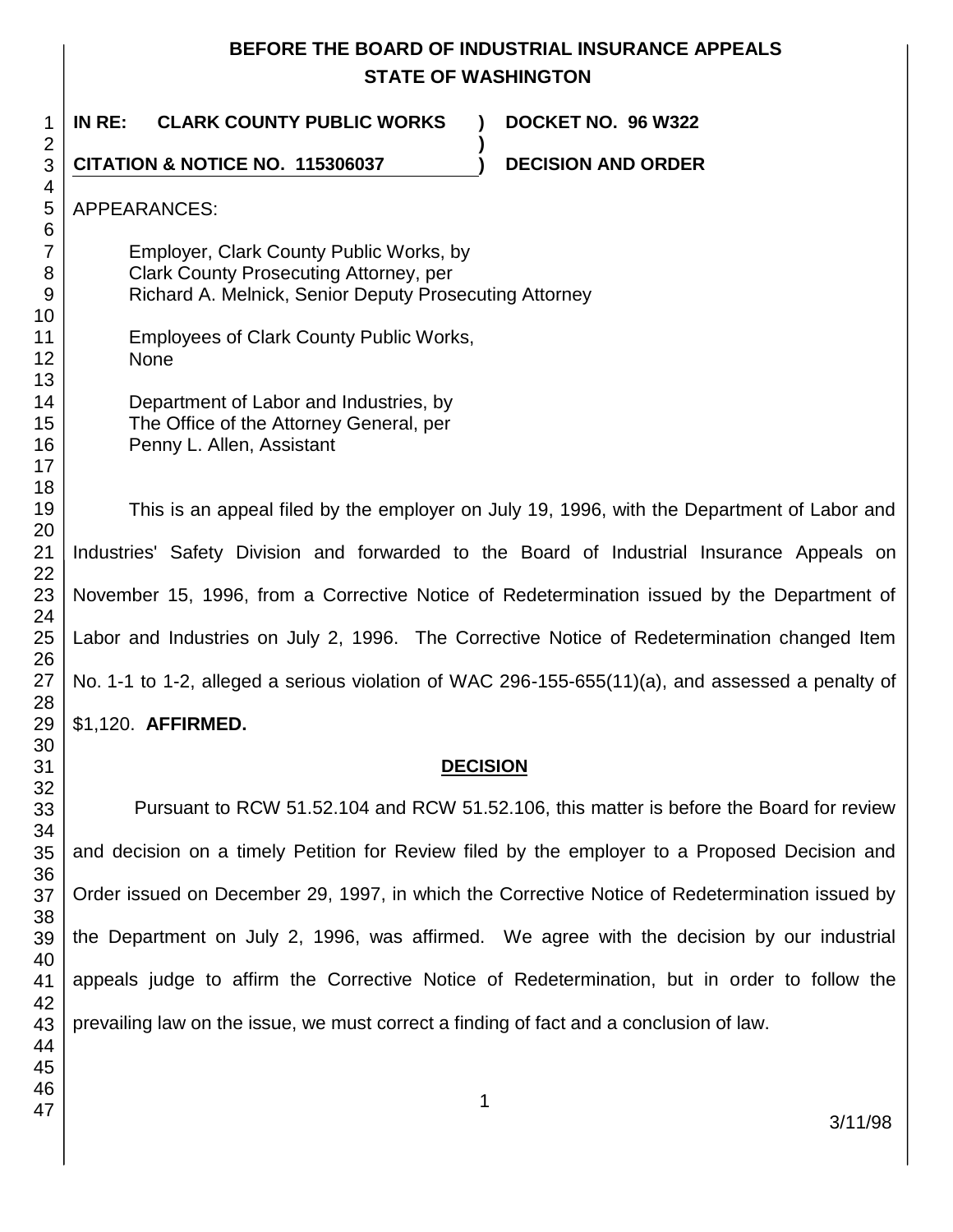The Department used its penalty worksheet in order to determine the appropriate fine for a violation of the Washington Industrial Safety and Health Act that occurred on December 1, 1995. On that date, employees of the Clark County Public Works Department were performing work on a sewer system in an open trench. One worker was in the trench box, which had no ends, when the trench caved in, injuring the worker. Upon an inspection and the finding of a violation, the Department issued a Citation and Notice. The Department calculated the base penalty by taking into account the severity of the hazard and the probability of the accident occurring. The Department then adjusted the base penalty, giving credit for good faith, size of the business, history, and number of employees directly affected.

There is no argument concerning the number of employees directly affected, and the county was credited with the reduction because of its safety and health programs and good cooperation. The county also received a reduction because it had not been previously cited. The Department did not give a reduction based upon the size of the employer's business, and that is the issue that gave rise to the appeal.

When calculating penalties, the Department makes no adjustment based upon the size of employers who have more than 250 workers. Both the Department and our industrial appeals judge determined that Clark County employed 1,200 workers and, therefore, no reduction should have been given.

RCW 49.17.180(7) provides guidance for penalty adjustment. The code is in accord with the federal law and federal case law, such as *Secretary of Labor v. J.A. Jones Construction Co.,* 15 OSHC 2201 (1993). The Department, in its calculations, must take into account the size of the employer's business, that is to say, the total number of employees. We find the Department and our industrial appeals judge used the wrong number of total employees.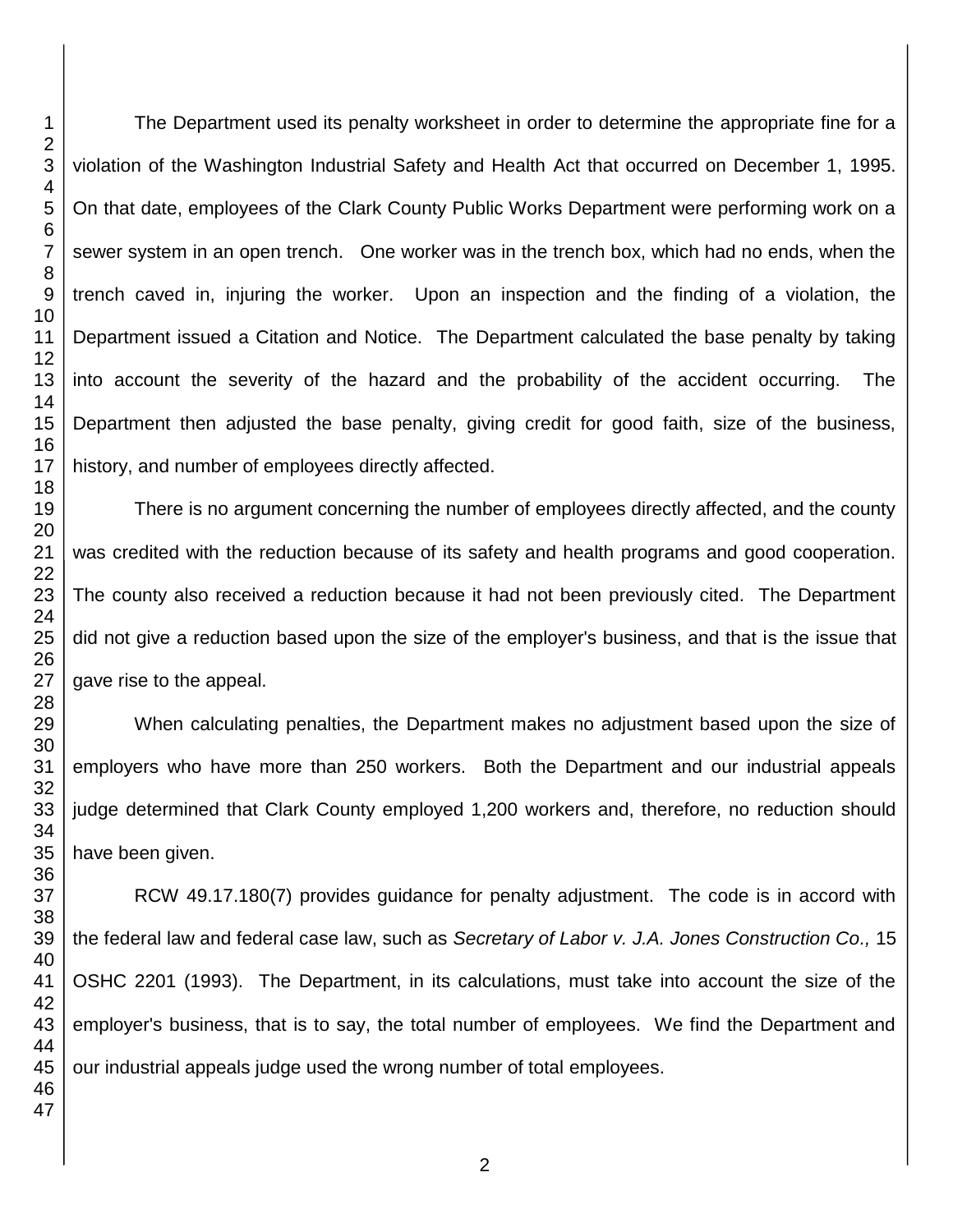l

The prevailing law is clear that in the case of a county, and presumably of a city or other local government, the personnel within a specific department, headed by an elected official, are the employees not of the larger governmental entity, but of that particular elected official. *Thomas v. Whatcom County*, 82 Wash. 113 (1914); *Carter v. King County*, 120 Wash. 536 (1922); *Osborne v. Grant County*; 130 Wn.2d 615 (1996); RCW 36.16.070. The county commissioners, not the county, employ the personnel of the Department of Public Works of Clark County for the purposes of industrial safety and health issues. The total personnel employed by the county commissioners in that county at the time of the accident was 580 people. The other 726 employees were not employees of the county,<sup>1</sup> but were employees of the separate elected officials of that county, and may not be counted in the size of the employer's business for the purposes of WISHA calculations.

Since the employees of other county departments may not be counted against the employment figures of the county commissioners, the Department, in its penalty assessment, may take into account only 580 employees. That number exceeds the 250-employee maximum in the penalty assessment worksheet and, therefore, no reduction is possible within that penalty worksheet calculation. We find, therefore, that the wording in the Proposed Decision and Order, Finding of Fact No. 3 is irrelevant and Conclusion of Law No. 2 is incorrect, though the ultimate result is correct.

After consideration of the Proposed Decision and Order and the Petition for Review filed thereto, and a careful review of the entire record before us, we make the following:

#### **FINDINGS OF FACT**

1. On December 1, 1995, the Department of Labor and Industries conducted an inspection at the work site of Clark County Public Works at 4700 N.E. 78<sup>th</sup> Street, Vancouver, Washington. A closing conference was concluded on April 5, 1996. On May 3, 1996, the Department

 Certain consolidated functions like payroll or personnel at a larger administrative level would not change our analysis of the responsible employing entity for industrial safety and health issues.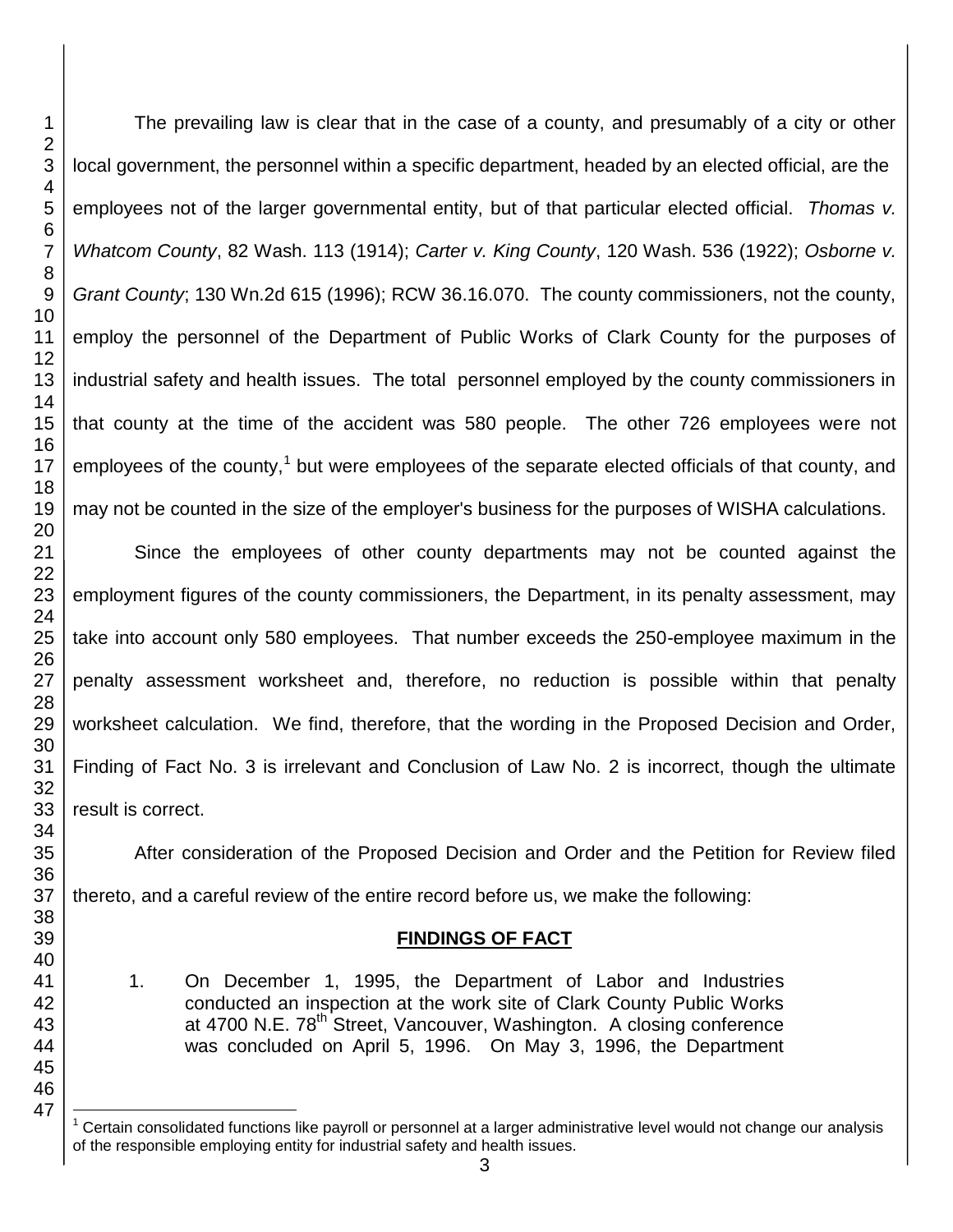issued a Citation and Notice alleging a serious violation of WAC 296- 155-657(1)(a) with a penalty of \$1,120. On May 20, 1996, the employer filed a Notice of Appeal with the Department of Labor and Industries' Safety Division. On May 23, 1996, the Department issued a Notice of Reassumption of Jurisdiction.

On July 2, 1996, the Department issued a Corrective Notice of Redetermination changing the regulation cited to a serious violation of WAC 296-155-655(11)(a) with a penalty of \$1,120. On July 19, 1996, the employer filed a Notice of Appeal with the Department of Labor and Industries' Safety Division. On November 15, 1996, the employer's Notice of Appeal was forwarded to the Board of Industrial Insurance Appeals and the Department's records were transmitted to the Board on the same date.

- 2. On December 1, 1995, Ken Wasella, Safety Compliance Officer for the Department of Labor and Industries, conducted an inspection of the employer's work site at 4700 N.E. 78<sup>th</sup> Street, Vancouver, Washington. His inspection revealed that the employer had opened a trench approximately 16 feet deep. Prior to the accident, the Vancouver area had had severe and heavy rains. On the date in question, Clark County had one worker in a trench box with no end shields or mud flaps. The trench caved in, sending soil and mud running into the end of the trench box, striking and injuring the worker.
- 3. In December 1995, the Public Works Department of Clark County was a part of the county government supervised by the county commissioners. The county commissioners were elected officials of the county and had under their direct control 580 people. Five hundred and eighty is the number of employees to be used in the calculation for size of employer's business when the Department makes such a calculation for reduction of the base penalty. Two hundred and fifty employees is the maximum number allowable by the Department for a reduction when making the calculation.
- 4. The crew involved in the cave-in, which led to the Corrective Notice of Redetermination, was composed of six employees. There were six other employees in road maintenance with some experience who could have performed some of the tasks of the crew.
- 5. The severity of the injury, which could reasonably be expected to result from the employee's exposure to the hazard presented by the violation, is a 5 on a scale of 1 to 6.
- 6. The probability of injury occurring as a result of the violation is 1 on a scale of 1 to 6.